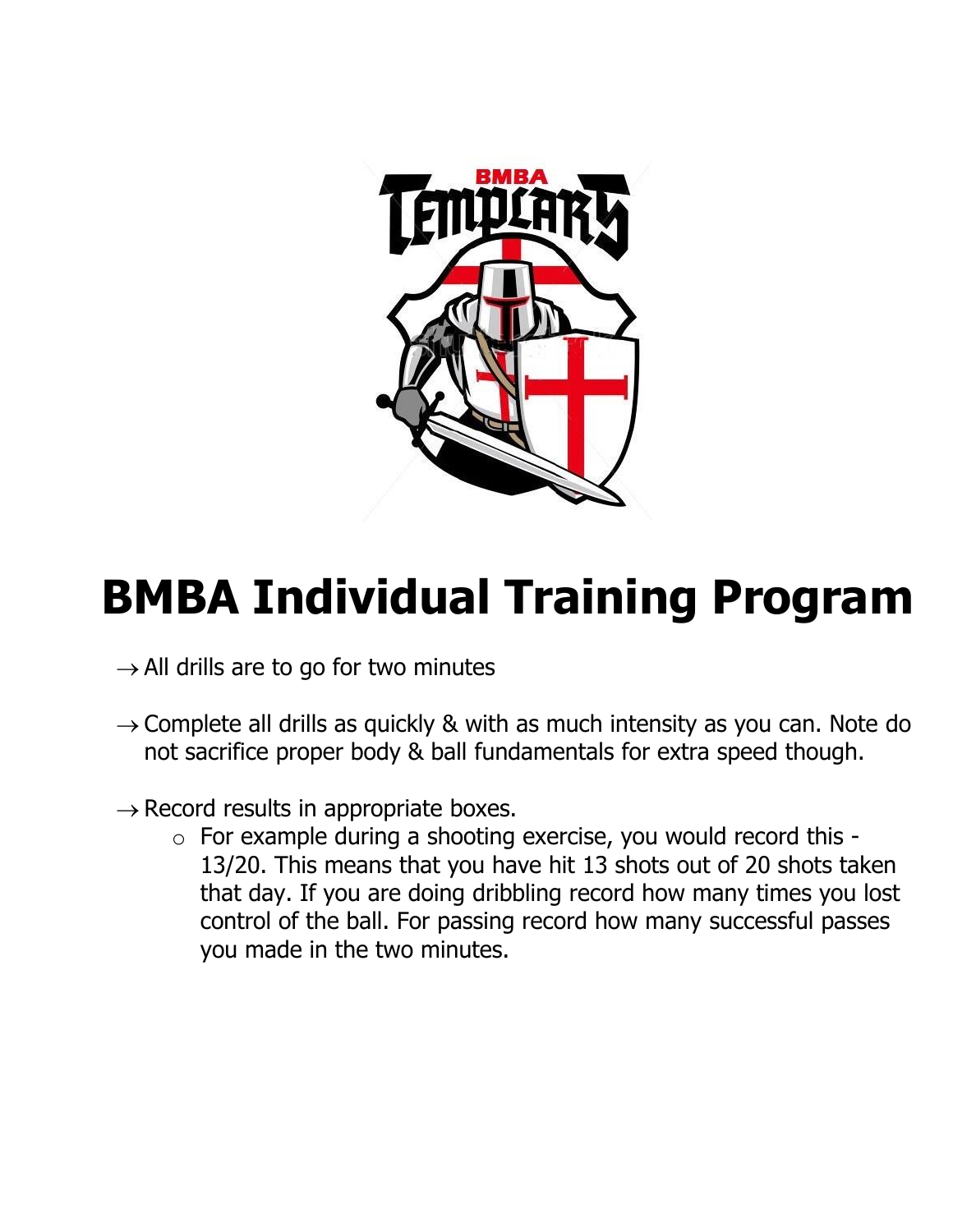## **Post Moves – Facing the Basket**

**NAME: \_\_\_\_\_\_\_\_\_\_\_\_\_\_\_\_\_\_\_\_\_\_\_ \_\_\_\_\_\_\_**

| EXERCISE / DATES $\rightarrow$                                                                               |  |  |  |  |  |
|--------------------------------------------------------------------------------------------------------------|--|--|--|--|--|
| Onside Jab Baseline, Power Move x 10 L & R                                                                   |  |  |  |  |  |
| 10 Free throws                                                                                               |  |  |  |  |  |
| Onside Jab Middle, X-Over step middle, Jump Hook x 10 L<br>& R                                               |  |  |  |  |  |
| 10 Free throws                                                                                               |  |  |  |  |  |
| Onside Jab Baseline, Jump Shot x 10 L & R                                                                    |  |  |  |  |  |
| 10 Free throws                                                                                               |  |  |  |  |  |
| Onside Jab Baseline, Shot Fake, Power Layup x 10 L & R                                                       |  |  |  |  |  |
| 10 Free throws                                                                                               |  |  |  |  |  |
| Onside Jab Baseline, Shot Fake, X-Over step middle, Jump<br>Stop, Jump Hook x 10 L & R                       |  |  |  |  |  |
| 10 Free throws                                                                                               |  |  |  |  |  |
| Onside Jab Baseline, Shot Fake, Jump Stop, Pump Fake,<br>Power Layup x 10 L & R                              |  |  |  |  |  |
| 10 Free Throws                                                                                               |  |  |  |  |  |
| Onside Jab Baseline, Shot Fake, X-Over step middle,<br>Jump Stop, Pump Fake, Jump Hook x 10 L & R            |  |  |  |  |  |
| 10 Free Throws                                                                                               |  |  |  |  |  |
| Onside Jab Baseline, Shot Fake, Jump Stop, Step<br>Through, Power Layup x 10 L & R                           |  |  |  |  |  |
| 10 Free throws                                                                                               |  |  |  |  |  |
| Onside Jab Baseline, Shot Fake, X-Over step middle,<br>Jump Stop, Step Through, Backboard Layup x 10 L & R   |  |  |  |  |  |
| 10 Free throws                                                                                               |  |  |  |  |  |
| Onside Jab Baseline, Shot Fake, X-Over step middle, Jump<br>Stop, Jump Shot & Step Back Jump Shot x 10 L & R |  |  |  |  |  |
| 10 free throws                                                                                               |  |  |  |  |  |